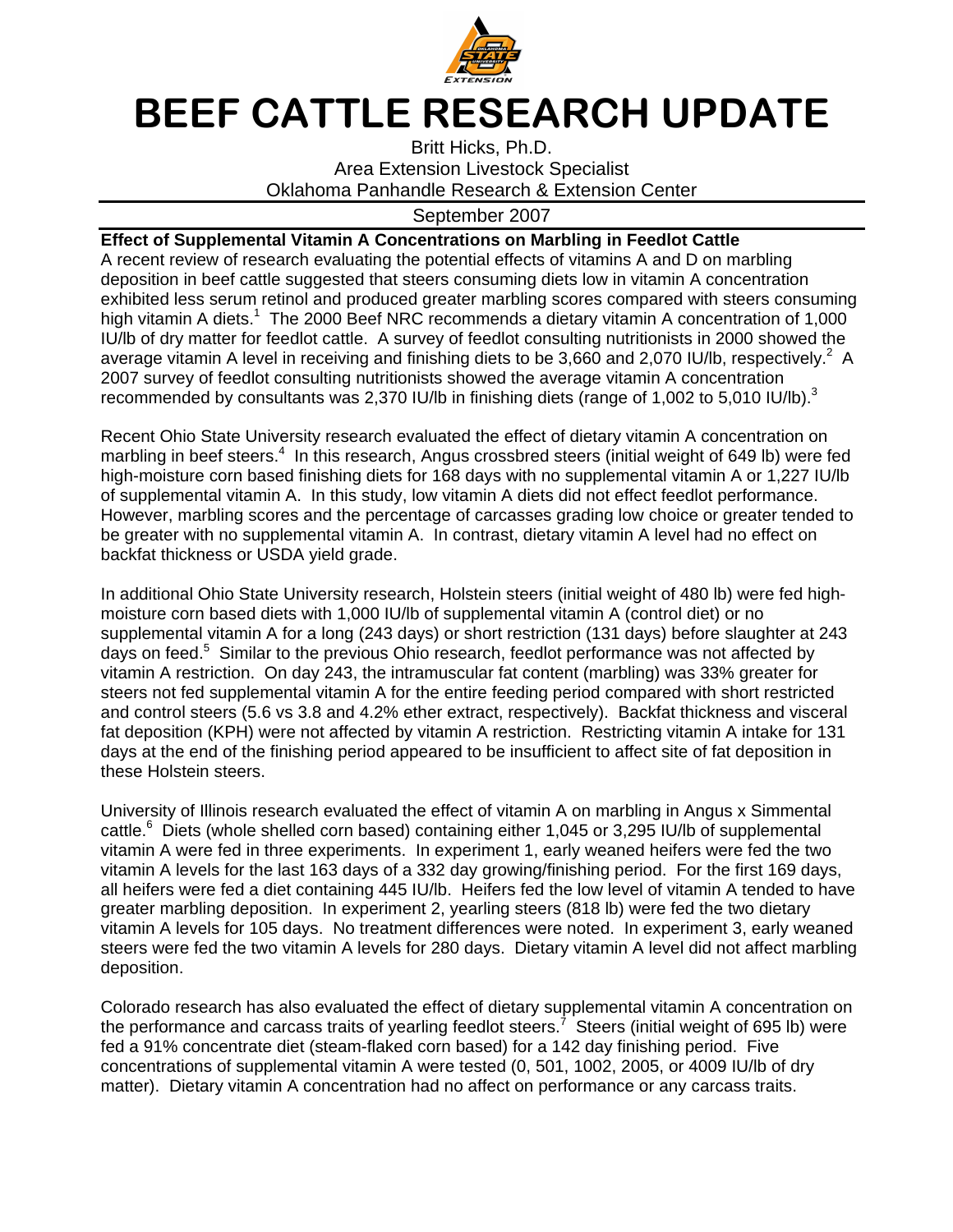In summary, some research suggests that feeding no supplemental vitamin A to feedlot cattle might increase marbling deposition. The length of time for which no vitamin A is fed may be important. The Ohio research suggested that feeding no vitamin supplemental A for the last 131 days of a finishing period was insufficient to affect marbling deposition in Holstein steers. Feeding supplemental vitamin A at levels of up to four times the NRC suggested concentration (1000 IU/lb) appears to have little effect on performance or marbling in feedlot cattle. The nutritional and management history or background of cattle prior to entering the feedlot could also affect the response to vitamin A supplementation since surplus levels of vitamin A can be stored in liver reserves for later distribution. Research from 1970 suggested that yearling cattle entering the feedlot with medium vitamin A liver reserves (20 to 40 µg/g) from natural feeds consumed previously or by injection, need little or no vitamin A for periods of 90 to 120 days.<sup>8</sup>

## **Effects of Diet for Early-Weaned Beef Steers on Immune Response**

Factors such as rising production cost and drought have led to more beef producers early weaning their calves. These calves can be backgrounded on forage or placed directly on feed. Determining the appropriate level of protein supplementation with cattle backgrounded on forage is if interest since protein is frequently the most limiting nutrient in low-quality forages. The effects of protein supplementation of low-quality forage (fed during a backgrounding phase) on the immune response during a feedlot receiving period are unknown. University of Arizona researchers recently used early weaned crossbred beef steers (average of 132 days old and 233 lbs) to evaluate the effect of protein supplementation of forage diets versus feeding a 70% concentrate diet during a backgrounding phase on the metabolic profile and febrile response (fever) to an infectious bovine herpesvirus-1  $(BHV-1)$  challenge during a receiving phase.  $9$  During an 84 day backgrounding phase, the calves were individually fed bermudagrass hay alone (6.7% crude protein, DM basis), hay plus soybean meal fed at either 0.175 or 0.35% of body weight (as fed basis), or fed a 70% concentrate diet (13% crude protein, DM basis). After the backgrounding phase, all calves were individually fed the concentrate diet during a 27 day feedlot receiving phase. Steers previously fed forage were transitioned to the concentrate diet over a 3 day period. At the start of the receiving phase (day 85), the calves were challenged intranasally with an infectious dose of BHV-1.

As expected, steers fed the concentrate diet had greater gains, gain to feed ratios, and intakes than the average of the forage fed steers (with and without protein supplementation) throughout the entire backgrounding phase. In addition, feeding supplemental protein increased daily gain and efficiency (gain/feed) during days 28 to 56 and days 56 to 84 compared to cattle fed forage only. Hay intake and total intake was increased during day 56 to 84 with protein supplementation. Feeding the higher level of soybean meal did not increase performance above that obtained with the low level. The low level of soybean meal supplementation met protein requirements recommended by the Beef NRC. In this trial, increasing crude protein above NRC requirements was not beneficial.

Research has shown that protein supplementation generally increases circulating urea nitrogen concentrations. In this study, the serum urea nitrogen concentration (SUN) of steers supplemented with soybean meal was greater than that of non-supplemented steers on days 28 and 85. Increasing the level of soybean supplementation from 0.175 to 0.35% of body weight also resulted in greater SUN on days 28 and 85.

Rectal temperatures 3 and 4 days after the BHV-1 respiratory challenge were about 0.75°C greater for protein supplemented steers than the non-supplemented steers. Research has shown that fever generally benefits the animal since the severity of some viral infections is decreased and immune responses become more effective at elevated temperatures.

In conclusion, these researchers concluded that feeding a higher quality diet during a backgrounding period enhances the performance of early weaned steers and increases the febrile response (as measured by rectal temperature) to an infectious herpsevirus-1 respiratory challenge. They further suggest that early weaned steers backgrounded on low quality forage be supplemented with crude